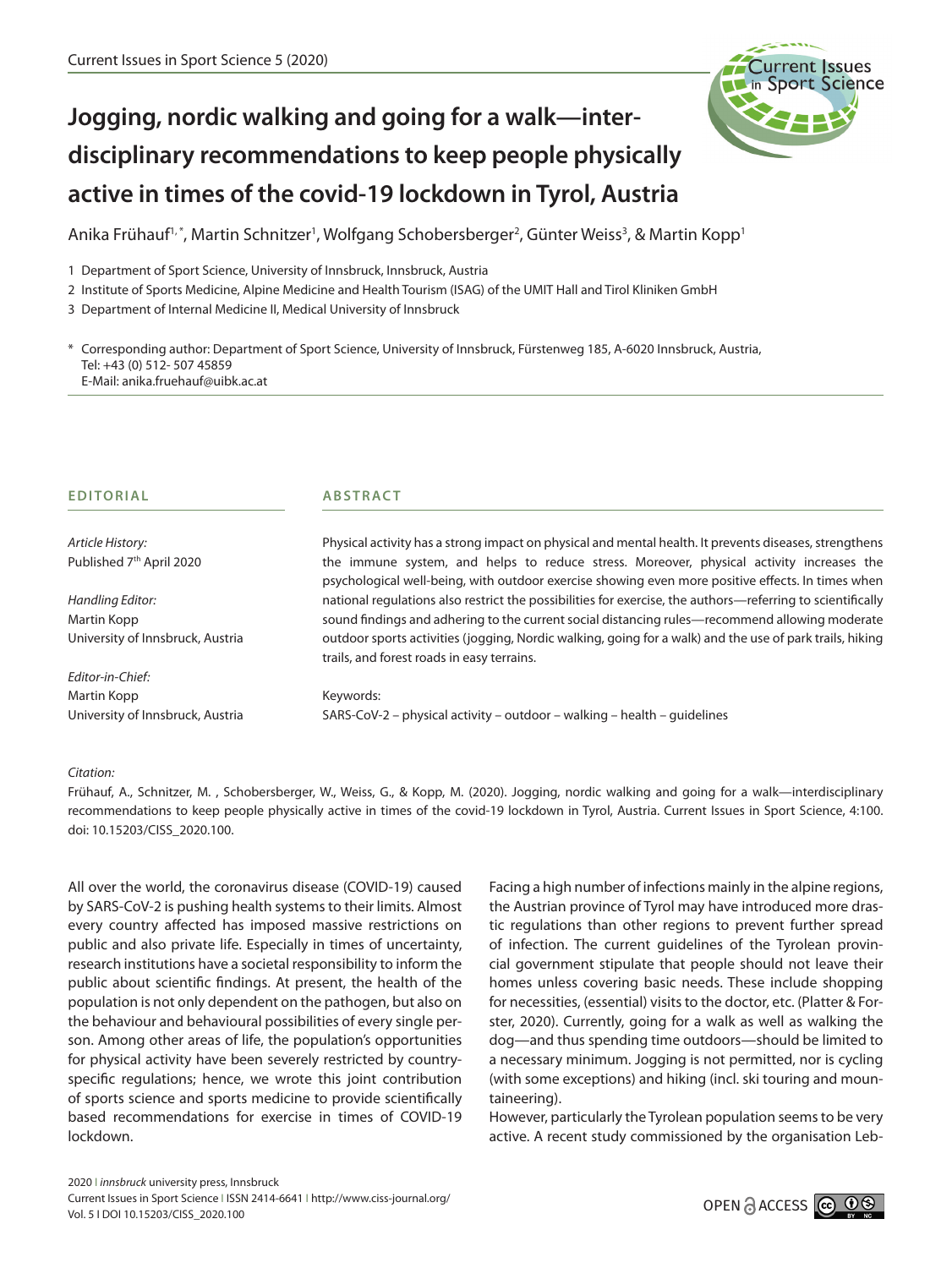ensraum Tirol Holding and coordinated by the Department of Sport Science of the University of Innsbruck showed that 64% of Tyroleans exercise at least once a week. Furthermore, 76% of respondents stated that they engage in a physical activity at least once a week. Around two thirds of Tyroleans practice their sport or exercise in nature, naming health promotion as the main motive for physical activity. Half of the interviewees stated to go hiking or walking, and almost 20% of the respondents named running/jogging as their preferred type of sport (Lebensraum Tirol Holding, 2020). The study results show how important sport and physical activity is to Tyroleans. Especially, outdoor sport and exercise in nature is central to Tyroleans, and refraining from it must be viewed very critically, particularly in times of crisis.

Physical inactivity is a worldwide problem, and thus not everybody will be bothered about the movement restrictions. It is a major concern of sports science and sports medicine to increase physical activity worldwide. There is clear evidence that physical inactivity increases the risk of many so-called noncommunicable diseases, such as coronary heart disease and metabolic disorders (Lee et al., 2012), while regular exercise has positive effects on blood pressure, metabolism, and body weight. Projections showed that in 2008, 5.8 million deaths worldwide were directly related to lack of physical activity (Lee et al., 2012). Although it is unlikely that several weeks of inactivity will result in the onset of severe diseases, the consequences of inactivity should not be ignored. A 30-year study showed that three weeks of bed rest corresponds to a 30-year aging process regarding cardiovascular performance (McGuire et al., 2001). In addition, especially in persons who have been increasingly physically active only for a short period of time the restrictions may lead to negative changes in exercise behaviour in the sense of a relapse to previous behaviour patterns (Marcus & Simkin, 1994; Teixeira et al., 2012).

In older people physical activity is particularly important for fall prevention in order to reduce the risk of falling and prevent the injuries associated with it (Bowden Davies et al., 2019; Ganz & Latham, 2020; Gillespie et al., 2012). Moreover, physical activity strengthens the immune system (Nieman & Wentz, 2019). It was shown that moderate physical exercise reduces the severity of and complications in viral infections, such as influenza (Wong et al., 2008). Physical activity also has protective and therapeutic effects on mental health. Numerous studies have shown the positive impact of exercise on current mood, mental well-being, and the prevention of mental health conditions (Blumenthal et al., 2007; Cooney et al., 2013; McPhie & Rawana, 2015).

Regardless of their fitness level, people who are physically active have better mental health and are more resistant to stress (Deuster & Silverman, 2013; Lindwall et al., 2012); finally, exercise and relaxation techniques can relieve stress (van der Zwan et al., 2015). This is also important when bearing in mind that anxiety and stress weaken the immune system (Morey et al., 2015). Outdoor exercise can trigger additional positive effects on mental health, both in mentally ill and healthy persons

(Frühauf et al., 2016; Niedermeier et al., 2017). Due to the multifaceted visual impressions nature provides, it can serve as a distraction for the brain and positively affect mood and mental health (Berto, 2014). Other factors that are unique to outdoor settings are daylight and sunlight: Both have a strong influence on mental as well as physical health (Beute & Kort, 2014; Lambert et al., 2003).

Globally, physical inactivity has become one of the major problems of health care systems—considering the indirect consequences maybe even the biggest health problem of our time (Trost et al., 2014). Although these data naturally do not take into account the current circumstances associated with the COVID-19 pandemic, the question of exercising in this time is more than justified. The World Health Organization (WHO) recommends at least 150 minutes of moderate-intensity physical activity per week to maintain physical and mental health in adults. For children and adolescents, these recommendations are as high as 60 minutes per day (World Health Organization, 2010). In addition to a strong need for movement, these age groups show correlations between motor development and cognitive abilities (Sibley & Etnier, 2003; World Health Organization, 2010). Satisfying children's need for movement and development is currently not possible in many apartments.

The current regulations and measures aim to slow down the spread of the virus to avoid overloading the health care system. Of course, this includes preventing sports accidents. The accident statistics of European countries show that 7% of accidentrelated hospital in-patient admissions are related to sports accidents; in contrast, home and leisure accidents account for 69% of injury admissions. The other accident-related inpatient admissions are linked to road accidents (12%), school/ workplace accidents (5%) as well as assault and self-harm (8%) (Bauer et al., 2014). In this context, the question that arises is whether the increased time spent at home will have an impact on the already high number of domestic accidents. Moreover, potential social tensions might be easier to trigger due to often cramped living situations coupled with fears and worries in the current situation.

In Tyrol, more than half of all sports accidents occur in winter sports on ski slopes or in team ball sports (soccer, handball, volleyball, etc.) (Schöppl et al., 2019). Jogging and Nordic walking are popular forms of exercise and are practiced by both healthy people and people with physical and mental health problems. 80% of jogging injuries are due to overstrain and cannot be associated with acute accidents (van der Worp et al., 2015). Compared to walking, no higher injury incidence was reported for jogging (Suter et al., 1994). These forms of exercise are outdoor sports that are mainly practiced in open air and especially in nature. Concerning the main risk factors in hiking, we see primarily cardiovascular diseases and sudden cardiac death (in non-traumatic accidents) as well as walking downwards on rock and scree, which can lead to accidents (Burtscher & Ponchia, 2010; Faulhaber et al., 2017). Both main risk factors show an overrepresentation of the older, male population. By contrast, hiking on forest roads and road ways accounts for only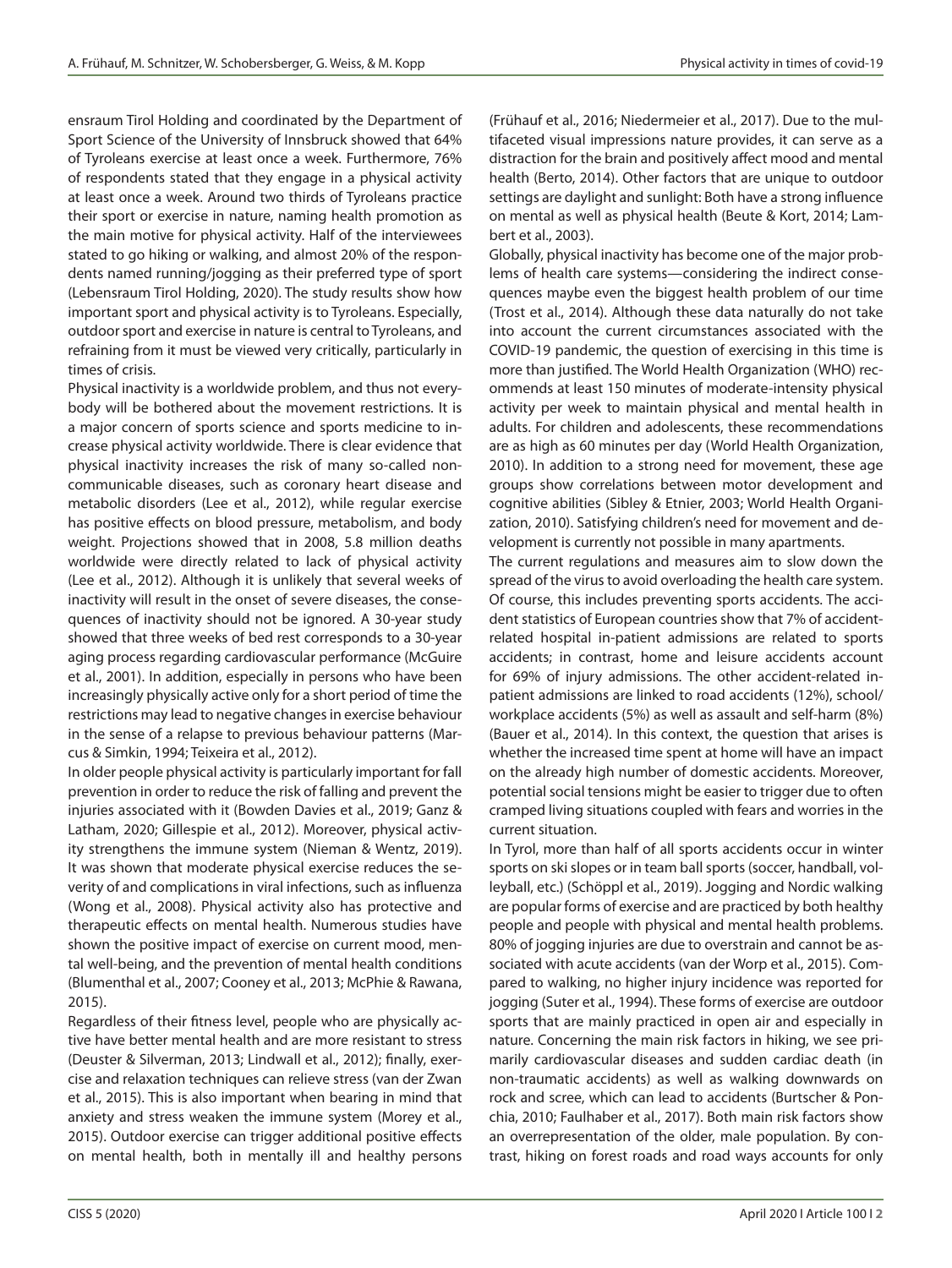3.6% of all hiking accidents and can therefore be considered safe and not accident-prone (Faulhaber et al., 2017).

Current data allow us to assume that jogging and hiking practiced by non-risk groups on wide forest roads and easy forest trails, where keeping adequate safe distance is possible, poses a low risk of injury as well as contagion and spread of disease. On the contrary, there are numerous positive effects on physical and mental health, which far outweigh the low risks associated with injuries. In a recently published recommendation, the science council of the German Society for Sports Medicine and Prevention (DGSP) emphasised the general possibility of practicing individual sports, provided that a minimum distance to other athletes is given. They recommend carrying out ergometer and strength training at home or in outdoor settings (Steinacker et al., 2020).

The Department of Sport Science of the University of Innsbruck, the Institute of Sports Medicine, Alpine Medicine and Health Tourism (ISAG) of the UMIT Hall and Tirol Kliniken GmbH, and the Department of Internal Medicine II of the Medical University of Innsbruck, supported by the results of scientific analyses, state that moderate forms of outdoor exercise are a necessity for physical and mental health and should therefore be regarded as essential elements of the basic human needs. For this reason, we recommend that the Tyrolean provincial government allows moderate physical activity outdoors and in nature, provided that the following points are considered.

## **Recommendations**

- We recommend moderate forms of exercise, such as endurance sports with low to moderate intensity. These include jogging, Nordic walking, and (brisk) walking in parks as well as on hiking trails and forest roads in low altitude and easy terrains.
- We recommend strengthening activities involving all major muscle groups and other types of physical activity that can be done at home or outdoors with a safe distance from others.
- Of course, these types of physical activity must be done in accordance with the existing regulations (exercise alone or with members of your own household, keep a safe distance of 1 m or more from other people).

# **Acknowledgements**

We would like to thank our colleagues from the Department of Sport Science of the University of Innsbruck who helped with ideas and proof reading.

# **Funding**

The author(s)s has/have no funding or support to report.

# **Competing Interests**

The author(s) has/have declared that no competing interests exist.

# **Data Availability Statement**

All relevant data are within the paper.

## **References**

- Bauer, R., Steiner, M., Kisser, R., Macey, S. M., & Thayer, D. (2014). Unfälle in der EU. Ergebnisse des EuroSafe-Reports [Accidents and injuries in the EU. Results of the EuroSafe Reports]. *Bundesgesundheitsblatt, Gesundheitsforschung, Gesundheitsschutz*, *57*(6), 673–680. https://doi.org/10.1007/ s00103-014-1969-5
- Berto, R. (2014). The role of nature in coping with psychophysiological stress: A literature review on restorativeness. *Behavioral Sciences*, *4*(4), 394–409. https://doi.org/10.3390/ bs4040394
- Beute, F., & Kort, Y. A. W. de (2014). Salutogenic effects of the environment: Review of health protective effects of nature and daylight. *Applied Psychology. Health and Well-Being*, *6*(1), 67–95. https://doi.org/10.1111/aphw.12019
- Blumenthal, J. A., Babyak, M. A., Doraiswamy, P. M., Watkins, L., Hoffman, B. M., Barbour, K. A., Herman, S., Craighead, W. E., Brosse, A. L., Waugh, R., Hinderliter, A., & Sherwood, A. (2007). Exercise and pharmacotherapy in the treatment of major depressive disorder. *Psychosomatic Medicine*, *69*(7), 587–596. https://doi.org/10.1097/PSY.0b013e318148c19a
- Bowden Davies, K. A., Pickles, S., Sprung, V. S., Kemp, G. J., Alam, U., Moore, D. R., Tahrani, A. A., & Cuthbertson, D. J. (2019). Reduced physical activity in young and older adults: Metabolic and musculoskeletal implications. *Therapeutic Advances in Endocrinology and Metabolism*, *10*, 2042018819888824. https://doi.org/10.1177/2042018819888824
- Burtscher, M., & Ponchia, A. (2010). The risk of cardiovascular events during leisure time activities at altitude. *Progress in Cardiovascular Diseases*, *52*(6), 507–511. https://doi. org/10.1016/j.pcad.2010.02.008
- Cooney, G. M., Dwan, K., Greig, C. A., Lawlor, D. A., Rimer, J., Waugh, F. R., McMurdo, M., & Mead, G. E. (2013). Exercise for depression. *The Cochrane Database of Systematic Reviews*(9), CD004366. https://doi.org/10.1002/14651858. CD004366.pub6